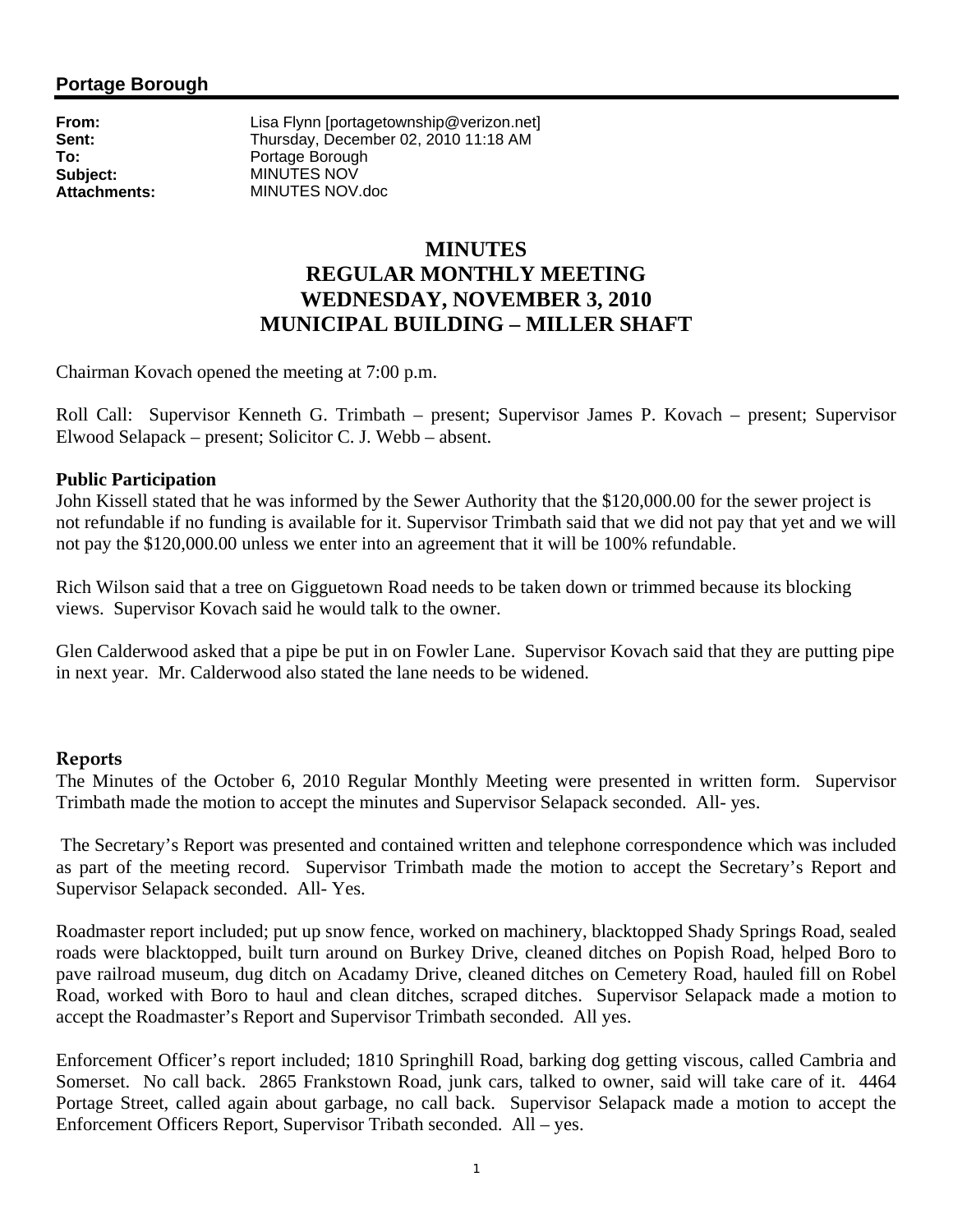Manager's Report was given by Bruce Brunett as follows; Met with Joe Beyer from EADS to discuss Roads, Oct. 14, talked to Solicitor about tentative agreement with the Sewer Authority, Oct. 15, met with Lucas Parks from EADS about Driveway Permits, Oct. 19, held budget workshop with Supervisors and secretary, Oct. 20, Met with Joe Beyer and Selapack about water project, Oct. 22, met with Mainline Bank to discuss funding options for proposed building, talked to Jerry Updike from Summit Bank also, Oct. 26, held workshop with Everpower, Eads, and Supervisor Trimbath to discuss the road use agreement, Oct. 28, met with Representative Haluska, Supervisor Selapack and Joe Beyer from EADS to discuss funding for Martindale Sewer project. Supervisor Trimbath made a motion to approve the Manager's Report, Supervisor Selapack seconded. All – yes.

Expenditures in the amount of \$28,099.82- General Fund and \$9,180.58 – payrolls #21 and #22 were presented for approval. Supervisor Trimbath made the motion to accept the expenditures and Supervisor Selapack seconded. All- Yes.

The Treasurer's Report is as follows:

| October 2010   |               |           |           |               |
|----------------|---------------|-----------|-----------|---------------|
| <b>FUND</b>    | BAL. 10-01-10 | REC. OCT  | EXP. OCT  | BAL. 10-31-10 |
| <b>GENERAL</b> | 979,273.66    | 23,876.01 | 37,496.33 | 965, 653. 34  |
| <b>STATE</b>   | 145,303.31    | 66.88     | 0.00      | 145,370.19    |
| ALL            | 1,124,576.97  | 23,942.89 | 37,496.33 | 1,111,023.53  |

#### **Treasurer's Report**

Supervisor Trimbath made a motion to accept the Treasurers Report as presented and Supervisor Kovach seconded. The motion carried unanimously.

## **Old Business**

Held a Budget Workshop with Supervisors, Secretary and Manager on Oct. 19.

#### **New Business**

Supervisor Trimbath made a motion to enter into an agreement with Highland North LLC for the location of the concrete batch plant. Supervisor Selapack seconded. All – yes.

Supervisor Trimbath made a motion to enter into a Road Use Agreement with Highland North LLC. Supervisor Selapack seconded the motion. All- yes.

Supervisor Selapack made a motion to appoint Mark Leturgy and George Fetsko as Portage Township Auditors. Supervisor Kovach seconded. All – yes.

Supervisor Trimbath made a motion to approve to advertise the 2011 budget for public inspection.. Supervisor Selapack seconded. All- yes.

A motion was made by Supervisor Selapack to make the annual \$10,741.00 donation to the Portage Area Recreation Committee. Supervisor Trimbath seconded. All –yes.